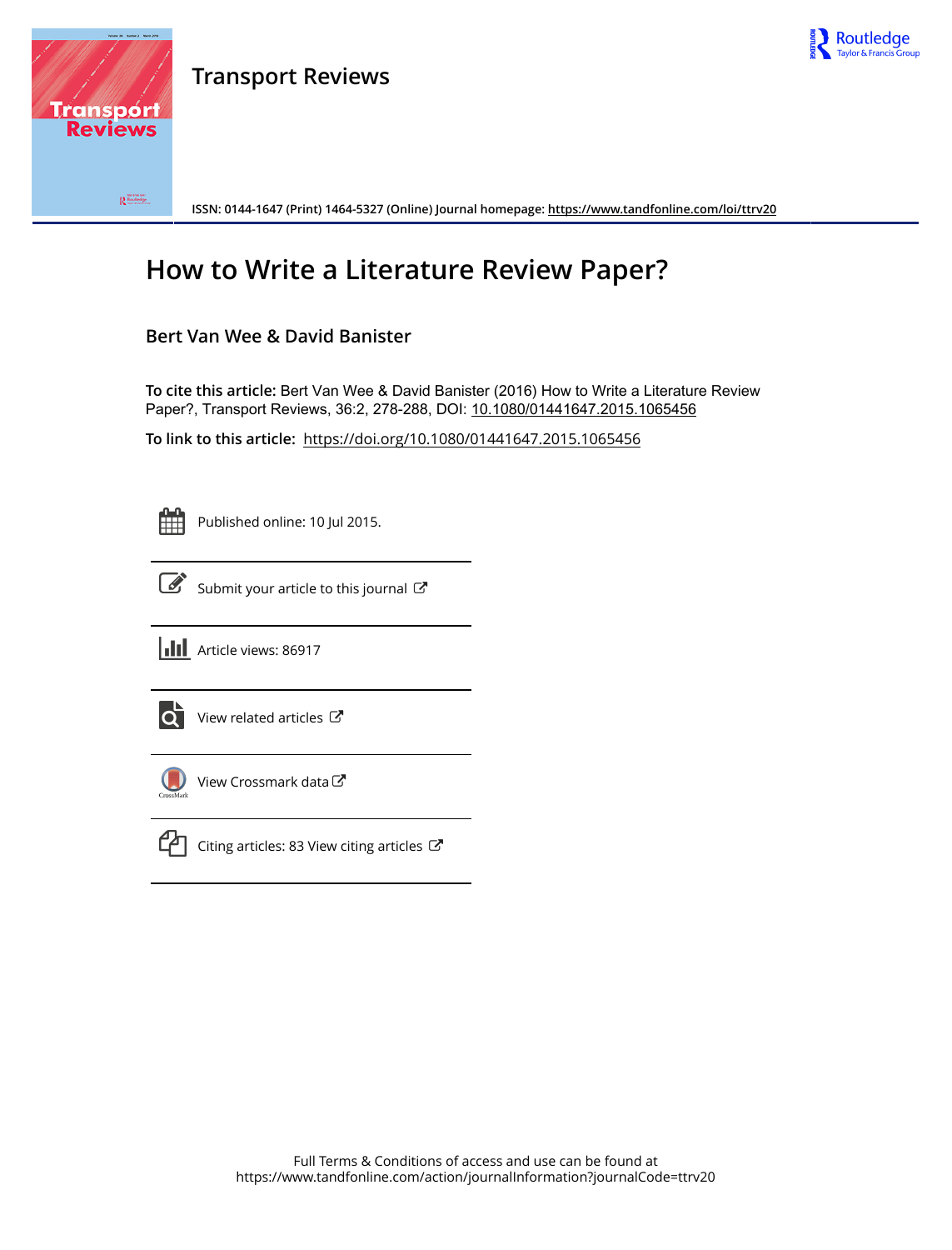# How to Write a Literature Review Paper?

## BERT VAN WEE∗§ AND DAVID BANISTER∗∗

<sup>∗</sup>Faculty of Technology, Policy and Management, Delft University of Technology, Jaffalaan 5, 2628 BX Delft, The Netherlands; \*\*Transport Studies Unit, School of Geography and the Environment, Oxford University, South Parks Road, Oxford OX1 3QY, UK

(Received 17 April 2015; revised 16 June 2015; accepted 19 June 2015)

ABSTRACT This paper discusses the question about how to write a literature review paper (LRP). It stresses the primary importance of adding value, rather than only providing an overview, and it then discusses some of the reasons for (or not) actually writing an LRP, including issues relating to the nature and scope of the paper. It also presents different types of LRPs, advises on reporting the methodology used for the selection of papers for review, and the structure of an LRP. An important conclusion is that the heterogeneity in LRPs is very large. This paper also presents some of the aspects that the authors feel are important structural and contextual considerations that help produce highquality review papers.

## 1. Introduction

Literature review papers (LRPs) are often very helpful for researchers, as the reader gets an up-to-date and well-structured overview of the literature in a specific area, and the review adds value. This added value can, for example, be that the research gaps are made explicit, and this may be very helpful for readers who plan to do research in the same area for the first time. Alternatively, the review can outline the advantages and disadvantages of the methods used and the implications of the findings are discussed. This can be very helpful for the reader who needs to interpret and use the findings. A review can also help to refresh the information base of a researcher returning to a subject area after some time away from it. The basic question covered in this paper is about how to carry out an LRP and to illustrate this with examples from transport.

Writing an LRP is much less straightforward than writing a mainstream research paper, as many choices with respect to the structure need to be made. Therefore, some conceptual and methodological guidance for researchers planning to write an LRP would be helpful. But to the best of our knowledge there is no academic paper in the transport literature that takes the aspiring writer through the thought processes surrounding the issues about how to write an LRP. This paper aims to fill this gap.

There is a Transportation Research Board paper giving some guidance, especially for literature reviews as part of wider projects (Avni et al., [2015](#page-10-0)), and

<sup>§</sup> Corresponding author. Email: [g.p.vanwee@tudelft.nl](mailto:g.p.vanwee@tudelft.nl)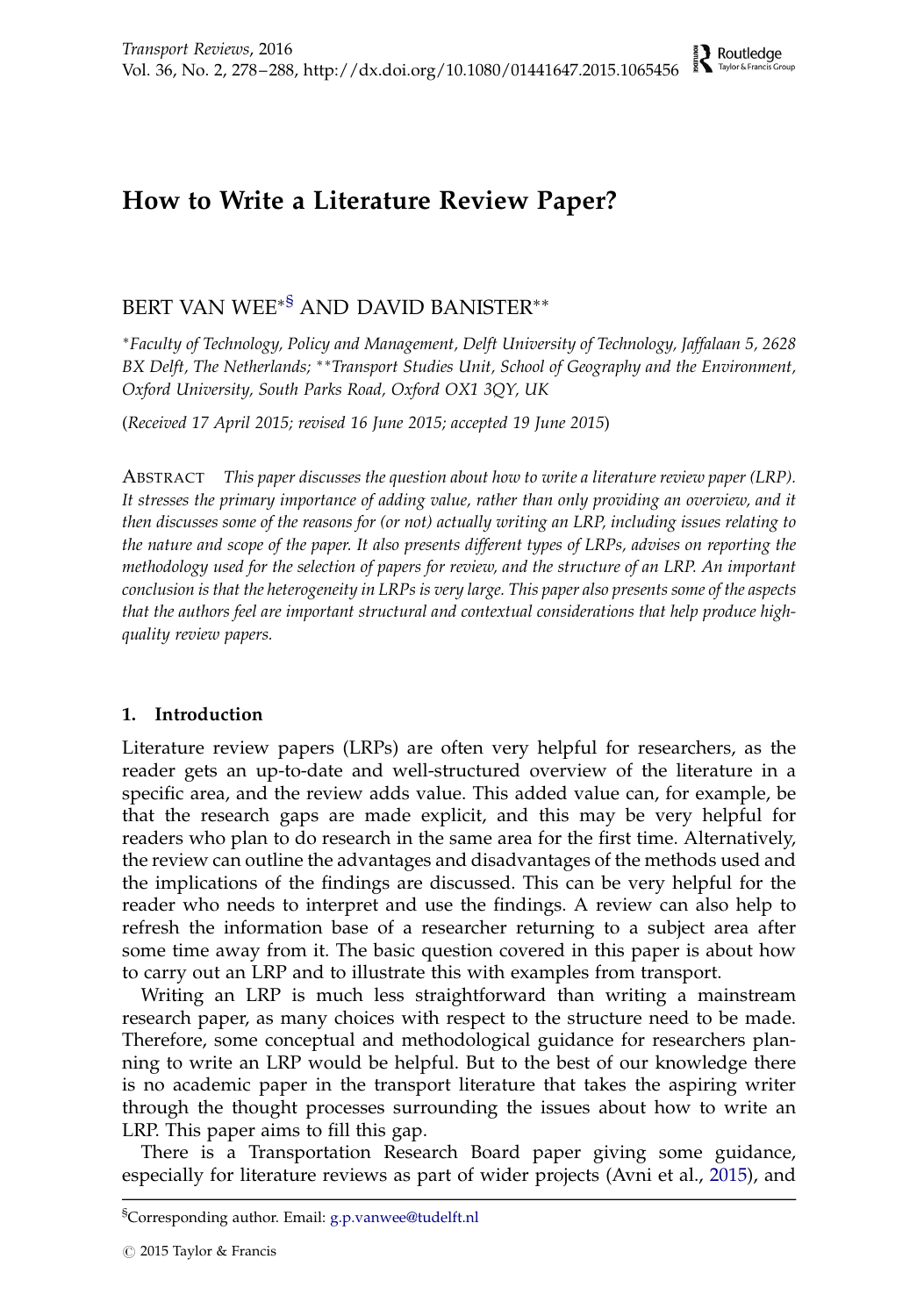the paper also refers to tutorials (videos and websites). And there are papers giving guidance for LRPs in other areas. For example, Webster and Watson [\(2002](#page-11-0)) discuss literature review in the information systems area, and Denney and Tewksbury [\(2013](#page-11-0)) in the area of criminal justice. This paper aims to fill this gap. In the medical literature, many papers publish empirical results for tests of medicine, prescribing protocols for data collections (e.g. double blind), and analyses (standard methods), but in the field of transport a much larger variety of methods is applied, making LRP reviewing methods very different. In the area of engineering and physics, the stochastic component of research is much less important than in social sciences (and often absent), reducing the importance of related aspects in empirical studies. What is very important in social sciences in general, but certainly also in the field of transport, is the fact that many variables influence an independent variable (e.g. travel behaviour) in a complex way, resulting in complex causal relationships, and a multitude of data analysis methods and interpretations.

In addition to LRPs, there are many empirical papers that review the literature, but we do not discuss how this should be done in case of empirical studies and limit ourselves to LRPs. We define an LRP as a journal paper that provides a comprehensive overview of (or a selection of) the literature in a specific area, bringing together the material in a clearly structured way, and adding value through coming to some interesting conclusions. Our focus is on the more general LRPs, excluding the specifics of more quantitative methods, such as meta-analyses (see below) or scientometric analyses (see Van Meeteren, Poorthuis, Derudder, & Witlox, in press, for an example).

The approach used in this paper is the 'learning by doing' method. 'Doing' in our case is the combination of writing LRPs ourselves (often with co-authors), reviewing such papers, teaching Ph.D. students how to write such papers, deciding as editors on the suitability of papers for publication (based on external review reports), and discussing the topic with editorial board members of transport journals, and other academics. The paper aims to provide help for researchers interested in writing an LRP, but we do not provide a template. Rather, we discuss a list of topics that we hope is relevant and helpful. As there are many types of LRPs and many ways to structure high-quality reviews, it makes no sense to present a 'one size fits all' solution. We limit the paper to writing an LRP for an academic journal in the transport domain. Nevertheless, some of the content may be relevant for other purposes, such as discussing the literature as part of a Ph.D. thesis.

Section 2 explains why to (not) write an LRP, and it includes a discussion on the different means by which the issue of added value can be addressed in writing an LRP. Section 3 presents some examples of types of LRP, and Section 4 outlines the means by which different methodologies can be used to select papers for inclusion in the review. Section 5 gives some guidance on the different means to structure the LRP. Section 6 emphasises the important issue of choice of journal to submit an LRP to, and some of the reasons why many review papers are rejected.

#### 2. The Rationale for Writing an LRP and Added Value

There are many reasons for thinking about writing a review paper, but it must have a clear rationale and the key issue of added value needs to be the central concern throughout the paper. In terms of the rationale, writing a literature review implies a wide range of reading, resulting in the researcher acquiring a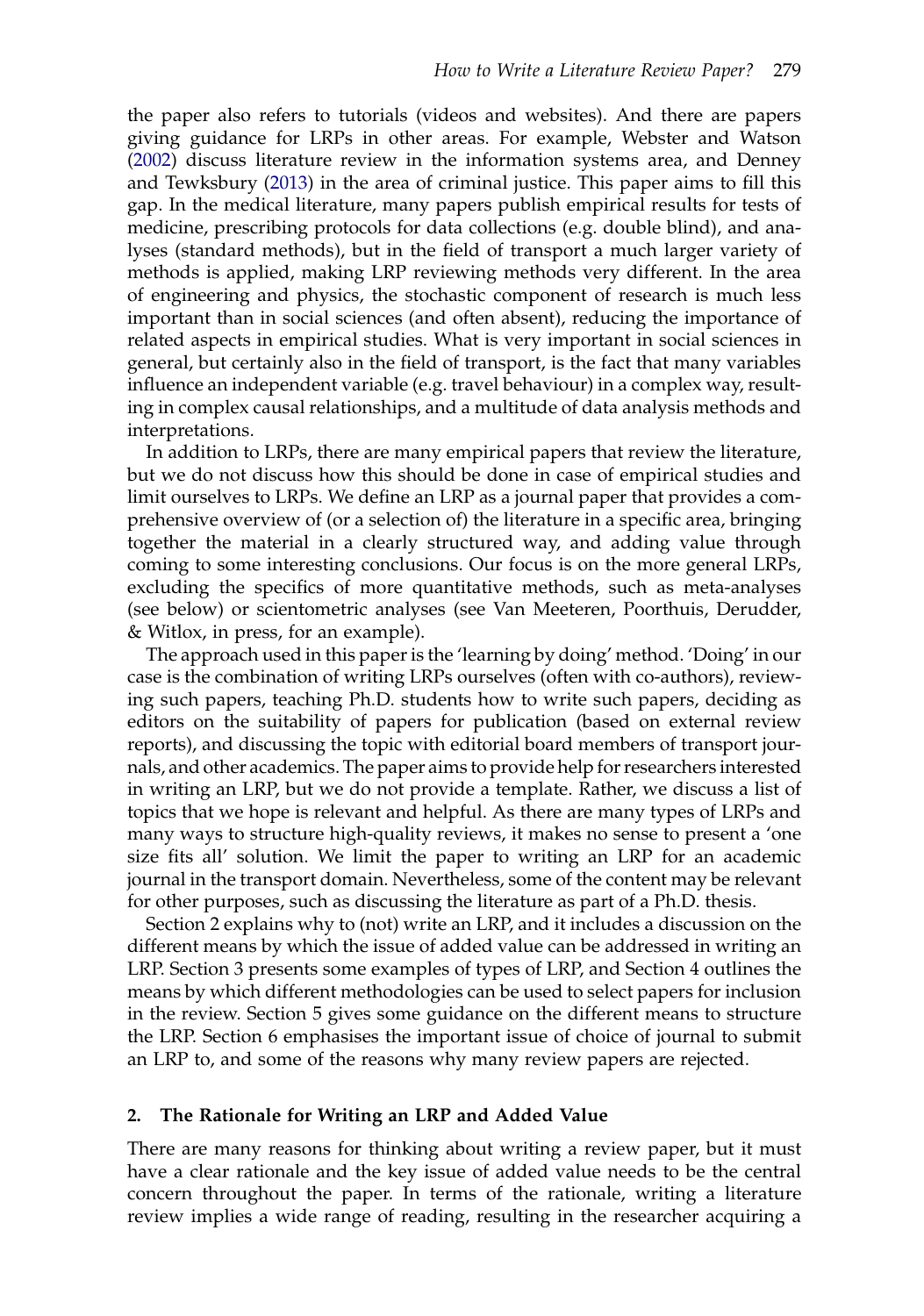substantial amount of knowledge in the research area, and this on its own might generate the enthusiasm to write an LRP. As a consequence of this, the paper may become heavily cited and this will build the reputation of the author(s), and help in promoting their standing as a learned scholar in the field. This in turn allows researchers to position their own research clearly in the academic literature. As part of their job, many academics would read a substantial range of the literature anyway, and so writing an LRP implies one can 'harvest' all the reading in an explicit way, and get credit for doing it. It is also one of the research activities that can be carried out independently, as one only needs access to the books, the journal articles, and other literature. For example, there is no need to plan for data collection (e.g. questionnaires). Therefore, writing an LRP is to a large extent a 'stand-alone' activity, and it is one form of research output that does in some cases (but definitively not all cases) get well cited. For example, in Transport Reviews (since 1994), some papers have received more than 200 citations through the Web of Science (Goodwin, Dargay & Hanley, [2004;](#page-11-0) Pucher & Buehler, [2008;](#page-11-0) Yang & Bell, [1998](#page-11-0)). Literature reviews are also used for teaching, as well as research purposes. For example, we are aware of several teachers who use the Geurs and van Wee [\(2004](#page-11-0)) paper for an introduction to the topic of accessibility.

Apart from the positive messages given above about the reasons for wanting to write an LRP, there may also be reasons for not even thinking about the possibility. The most obvious reason might be that the LRP a researcher intends to write has already been published, and if it has the same potential scope as the author has in mind, a new review would be redundant. However, in many cases there might still be potential for an additional review, if a different literature is to be used, or if an existing review needs updating, or even if the same literature is used, but a new angle is being taken resulting in substantially different conclusions. For example, an already published review might have an empirical focus, whereas the new review might have more of a methodological focus. The topic of residential self-selection provides a nice example: Mokhtarian and Cao ([2008\)](#page-11-0) review the literature from a methodological angle, whereas Cao, Mokhtarian, and Handy [\(2009](#page-11-0)) review this literature from an empirical angle. If the review was carried out some time ago, and since then new and 'better' methodologies have been applied, then there may be a case for a new review, focusing on the recent literature. Alternatively, there may not be enough papers to include in the review, and this may be a reason for not writing an LRP, but the solution here would be to expand the scope of the review. The opposite is more likely, where there are too many papers, and then narrowing down the scope might be the solution. Writing a highly regarded LRP is not an insignificant task, and it is often a time-consuming activity. Not only does the selection and reading of literature in many cases take a considerable time, but so does the writing, as an LRP is much less straightforward than writing a mainstream research paper, and consequently the writing stage might take a considerable time.

When examining research outputs, the review paper is often given less weight than a more traditional paper, as it might not have as much 'original research' as the traditional paper, but this possibility should not reduce its value. It could be argued that a high-quality review paper is of more value to the research community than a high-quality research paper, written within a more conventional research structure and on a more focused topic. As already stated, this may in part be a consequence of the fact that there is no standard template for LRPs, and this might also deter potential authors from writing an LRP. The perception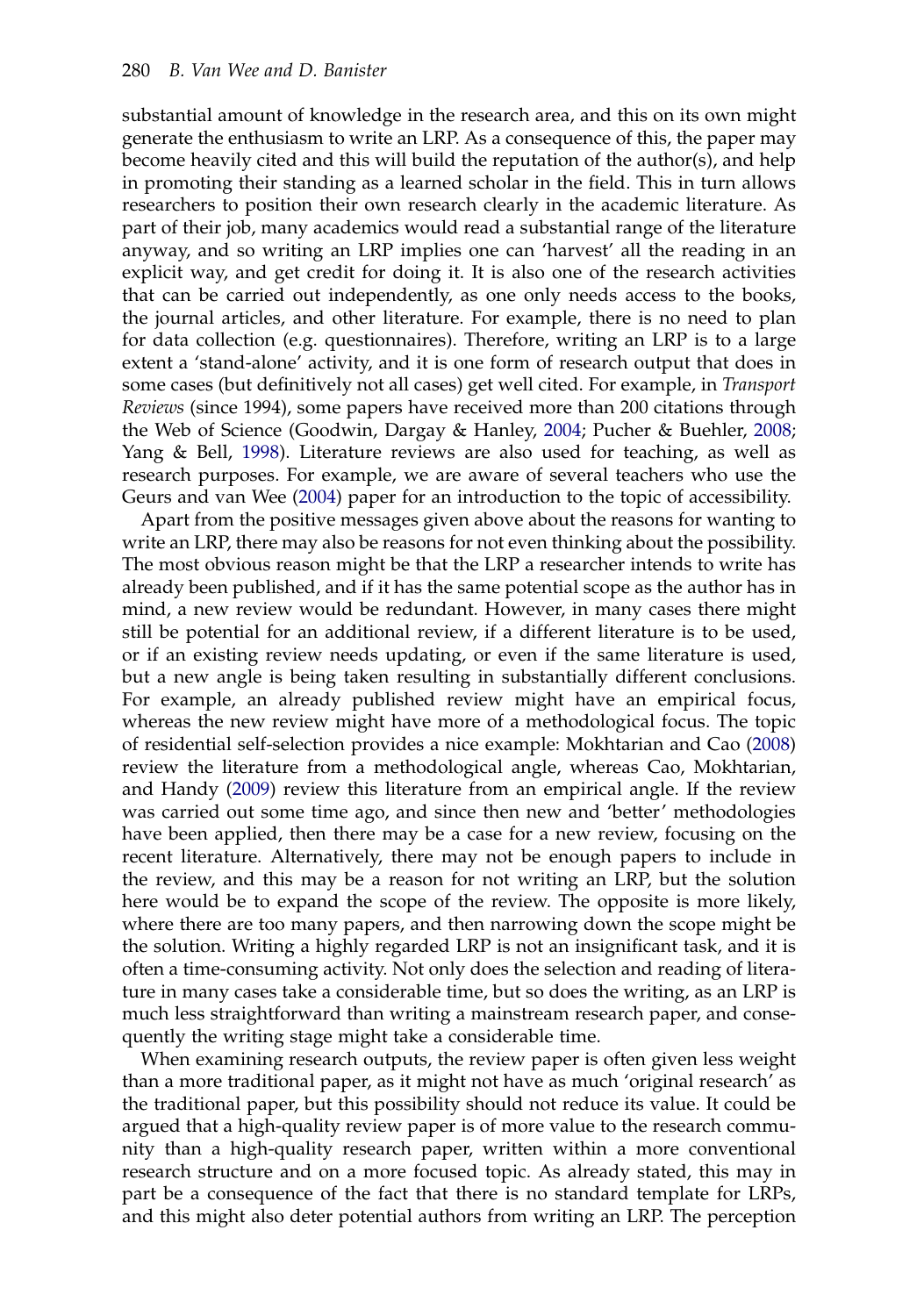<span id="page-4-0"></span>that a review paper is of less value than a research paper (Steward, [2004](#page-11-0)) may also result from the confusion between the general overview paper and the critical review paper.

The crucial difference between the more general overview paper and the more critical review paper is central to the issue of added value (Table 1): an overview paper does not need to add value, but review paper does. The many options include the full range of paper types, ranging from conceptual, theoretical, and methodological, to more case study and practice-based reviews. The options can be synthetic, bringing together of different approaches, they can be critical in terms of the review, and they can be innovative in terms of proposing new conceptual frameworks.

Taking the option of empirical insights as an example, the results can be presented in many ways, for example, in the form of a range of quantitative effects of an independent variable on a dependent variable. Meta-analyses are a more rigorous way to present empirical results, because these do not only provide such a range, but also insights into the quantitative importance of influencing factors. For example, Brons, Nijkamp, Pels, and Rietveld ([2008\)](#page-10-0) present a meta-analysis of

| Options for added<br>value                  | Comments                                                                                                                                                                         | Main output (examples)                                                                                                                                                                                                    |
|---------------------------------------------|----------------------------------------------------------------------------------------------------------------------------------------------------------------------------------|---------------------------------------------------------------------------------------------------------------------------------------------------------------------------------------------------------------------------|
| Empirical insights                          | A synthesis of what is already known<br>(and maybe what is not)                                                                                                                  | State of knowledge<br>Gaps in literature<br>Weaknesses of methodologies used                                                                                                                                              |
| Methodologies                               | An analysis of methods used, and their<br>advantages and disadvantages                                                                                                           | Overview of dominant<br>methodologies used<br>Pros and cons of methodologies<br>used<br>Opportunities for new methods                                                                                                     |
| Theories                                    | An investigation of different theories<br>used, and their importance. This<br>might cover the implications for the<br>results                                                    | Overview of main theories used<br>Strengths and weaknesses<br>Impact of theories used on results<br>Potential for other theories                                                                                          |
| Gaps in literature and<br>a research agenda | This can relate to reviews with an<br>empirical, methodological, and<br>theoretical focus - to explore<br>omissions and limitations in<br>approaches and suggest ways<br>forward | Main gaps in literature<br>Avenues for future research                                                                                                                                                                    |
| Relevance for real-<br>world applications   | A discussion or synthesis of how useful<br>the literature is for real-world<br>applications (policy, planning, etc.) -<br>perhaps with the use of case studies                   | Overview of knowledge available<br>for real-world applications<br>Design guidance<br>Examples of real-world cases that<br>are (not) underpinned by results<br>from literature<br>Comparison between cases or<br>countries |
| Conceptual model                            | Provides explicit structure on how<br>dependent and independent<br>variables are related. Can be<br>presented preceding or following the<br>review part of a paper               | Scheme, figure presenting the<br>conceptual model<br>Overview of which parts are (not)<br>well founded/underpinned by<br>literature                                                                                       |

Table 1. Options for the added value of LRPs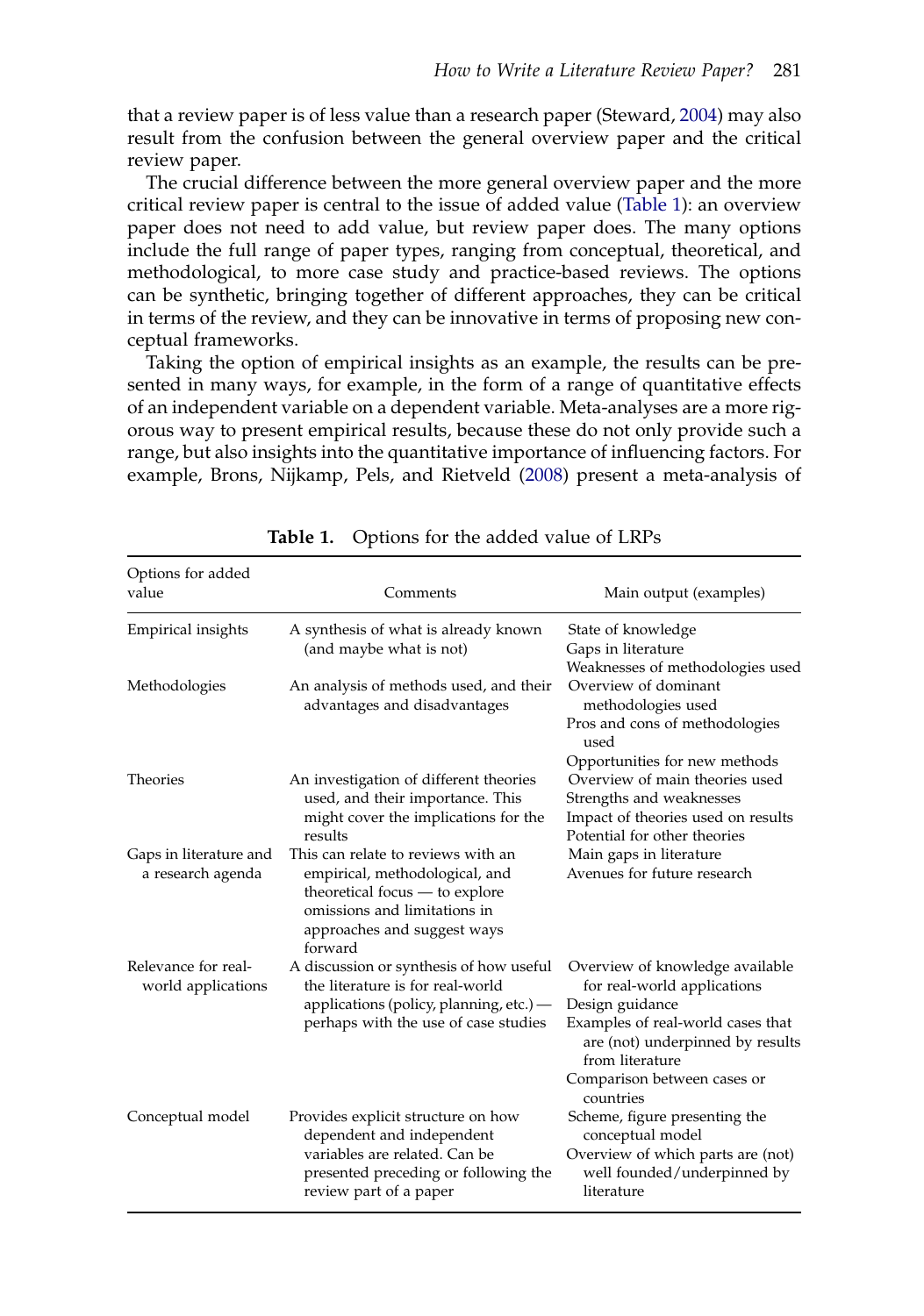gasoline price elasticities, including as explanatory factors short-term versus longterm focus, geographic area, year of the study, data type, time horizon, and the functional specification of the demand equation. Another example: reviews can aim to be relevant for real-world applications. For example, Givoni ([2006\)](#page-11-0) reviews the literature on high-speed rail, disentangling components of highspeed rail operations, and translating these into design guidance.

A sign of a good review is that the value added permeates the whole review and not just the conclusions. For example, Schwanen's review ([2013,](#page-11-0) p. 232) states,

Thinking about sociotechnical transitions comes, however, in many varieties. One could mobilise, for instance, evolutionary economic theory (Dosi, [1982;](#page-11-0) Nelson & Winter, [1982](#page-11-0)); long-wave economic theory (Freeman & Louca, [2001](#page-11-0)); the multilevel perspective and affiliated approaches (Geels, [2011;](#page-11-0) Nill & Kemp, [2009](#page-11-0)); practice theory (Shove & Walker, [2010\)](#page-11-0); and sociologies of complexity (Urry, [2011](#page-11-0)). Nonetheless, whilst expanding rapidly, applications of transition thinking in transport and mobilities research are as yet fairly limited in number and tend to be animated by the multi-level perspective, practice theory and sociologies of complexity.

This quote demonstrates both a wide-ranging knowledge about several different literatures, and it imposes a clear structure on their usefulness in thinking about sociotechnical transitions.

The key lessons from this section relate to the scope of the review and the added value. The scope needs to take a balance between specificity and generality, as being too specific restricts the range of literature that can be covered and being too general makes it much harder to produce a high-quality review, as there is so much material available. The key here is to have a clear focus to the review, as it is easier to 'grow' a review by extending its scope, rather than trying to 'restrict' a review as the scope is already too large.

In terms of the added value, an LRP needs to have a clear message and interpretation, and this should indeed be a central part of the rationale for writing the paper in the first place. Perhaps it is best to take a problem that can be specified as a series of objectives, and then to structure the review around these. This type of review is very much evidence-based and is similar to a conventional paper. Alternatively, there is also the potential to use a more heuristic approach and leave the objectives more open-ended. This might provide a more appealing approach, but it means that the clear conclusions need to be drawn at the end. In both cases, the interpretation of the material used is central to a high-quality LRP, and a paper with weak or no conclusions must be avoided. Some of these issues are now discussed in more detail.

## 3. Types of LRPs

Building on the typology outlined in [Table 1,](#page-4-0) LRPs come in many different forms. A classic LRP would first outline the structure and purpose of the review, and it would then present the literature in a logical way, commenting on the differences and similarities between the materials cited, and this would then be followed by discussion and conclusions — it is this last part that relates to the added value of the LRP. But there are many more types. In some cases, a paper can have an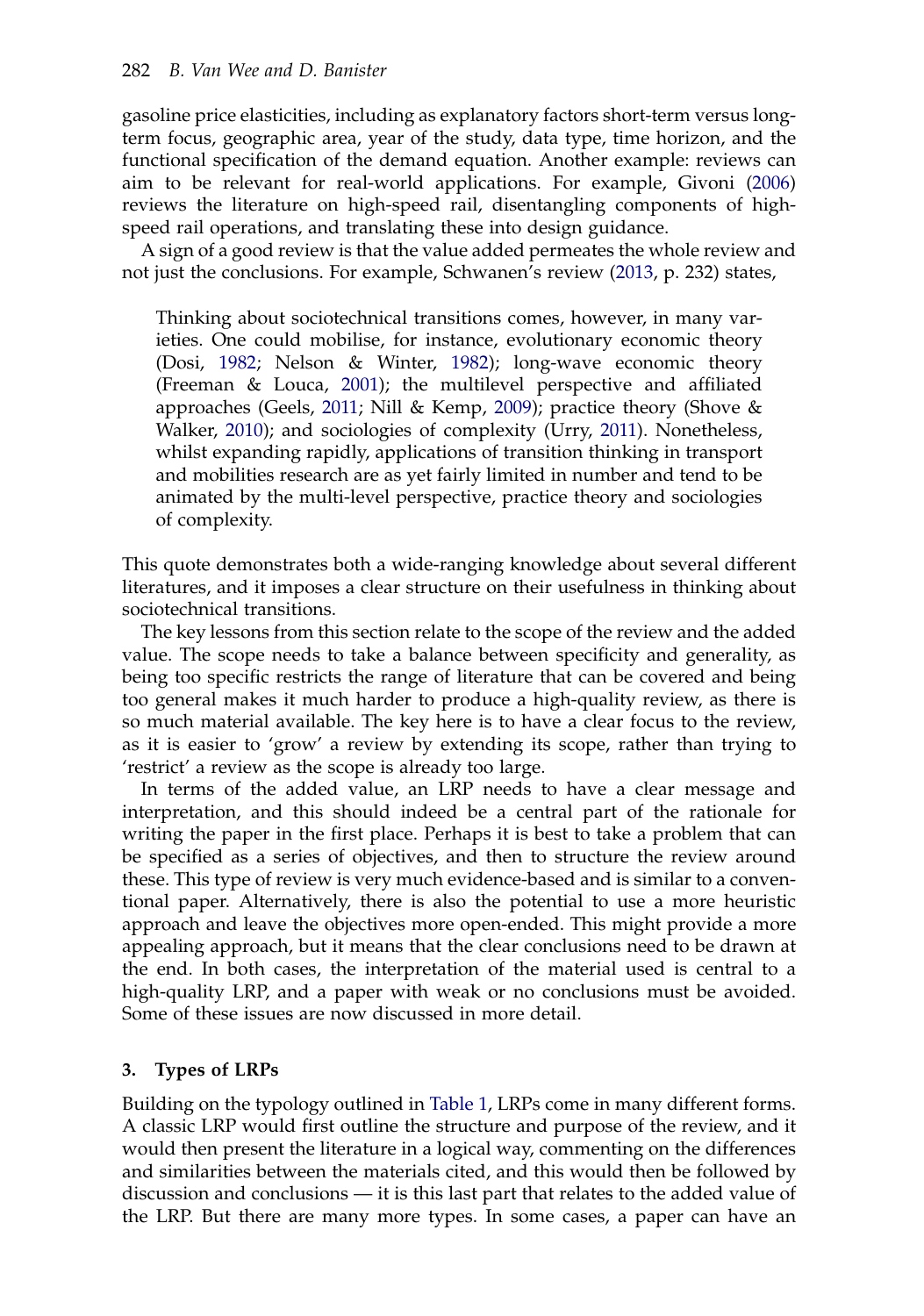empirical question, and the method adopted in the review is to answer the question by reviewing the literature. A literature review is then used to answer these questions. An alternative is to take a new or non-conventional approach to a wellknown problem — this can be important for many reasons, such as to shed new light on an existing topic, to disentangle concepts in subcomponents, or to put the results in another perspective. An example is provided by Geurs and Van Wee ([2004\)](#page-11-0), which reviews the literature on accessibility measures. Instead of taking the standard perspective of categories of accessibility measures, they examine the components that contribute to the accessibility measures (land use, transport, the temporal, and the individual component). Another alternative is a paper that does not aim to review all (main) literature in an area, but to cover a specific theme. For example, Banister, Anderton, Bonilla, Givoni, and Schwanen [\(2011\)](#page-10-0) review on transport and the environment had a clear focus on lowcarbon transport systems, behavioural and technological options, demand reduction, and the role of international agreements. But the real core of the review was on rethinking governance with respect to low-carbon transport systems and the means to implement policy change within a fragmented decision-making process. This example illustrates how an under-researched area can be identified for further investigation, even though it is embedded within a well-covered research area. It provides a starting point for new research. A final alternative might be to present a conceptual model and then to explore the literature that might help support such an innovative framework. As for theme papers, not all (main) literature then needs to be reviewed, but the references discussed serve the purpose of underpinning the conceptual model. Van Acker, Van Wee, and Witlox [\(2010](#page-11-0)) adopted this approach in their study of travel behaviour by introducing a new framework at an early stage in their paper, and then review the literature on travel behaviour from this perspective. The heterogeneity of types of LRPs all contribute to the fact that writing an LRP is not straightforward, but interesting, challenging, and rewarding.

### 4. Methodology: Selection of Papers

One of the weakest elements in LRPs is that they are not explicit in the methodologies used. The issue here is different to the conventional paper, where there is often a section in the paper devoted to the methods that will be used, and comments are then made at the end of the paper on the strengths and weaknesses of the methods used. In LRPs, the section on methods is often very short or not present at all, as the literature used in the review is 'drawn' from the extensive publications available. There are different ways to address this limitation and our strong recommendation is for authors to be explicit on the methodologies being used and the selection of the material that forms the source material for the review. In case a paper aims to review more or less all main literature in an area, the most obvious sources are the numerous databases that are widely available (e.g. Web of Science, SCOPUS, Scholar Google, and TRID), and information needs to be given as to how these have been systematically 'searched'. For example, comments would need to cover the key words used for the search (including strings, such as 'transport∗' to include both transport and transportation), and if the selection has been heavily influenced by the Boolean operators (AND, OR, and NOT). In all cases, we recommend making the use of these operators explicit. An excellent example of making explicit the search strategy is the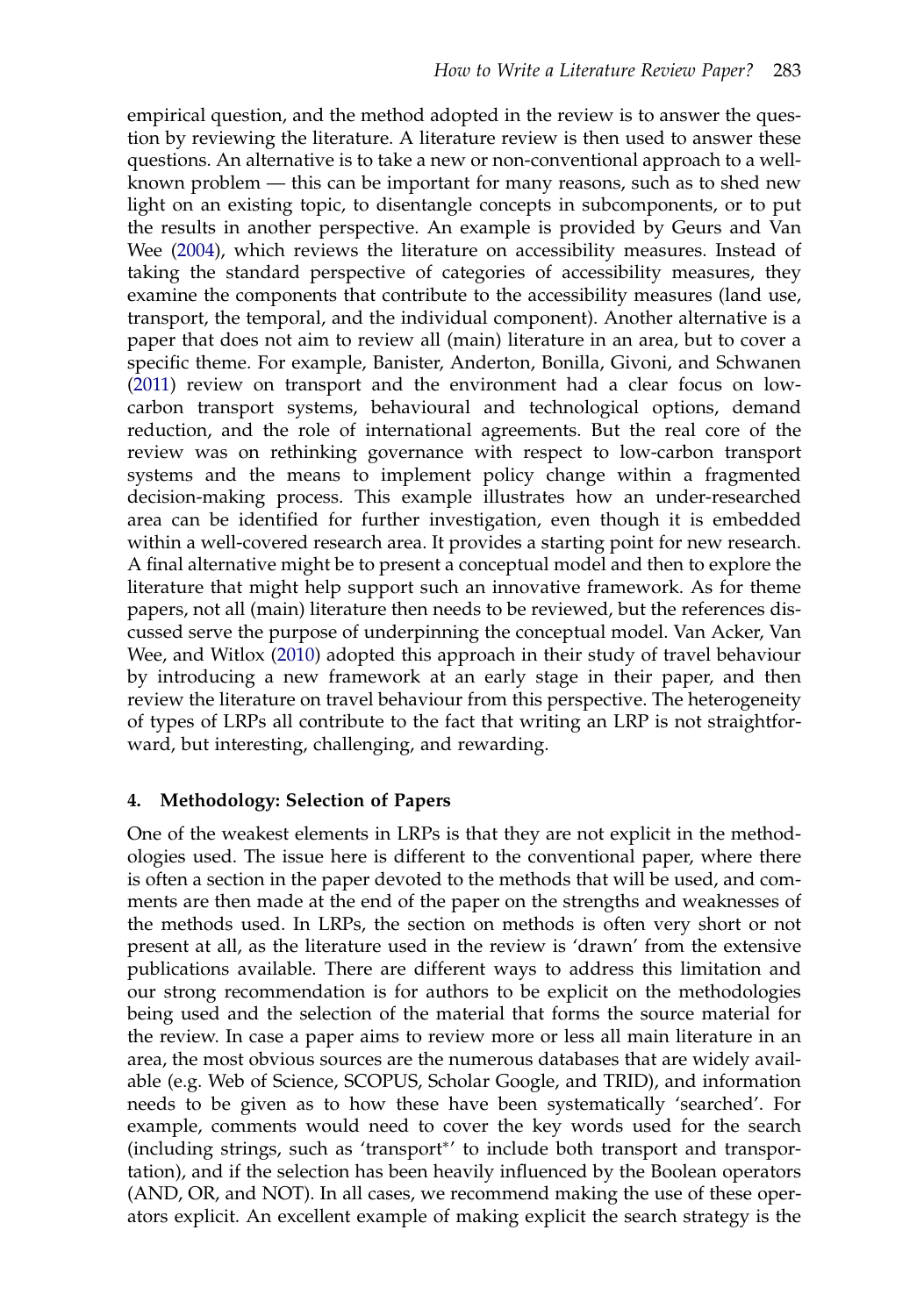LRP produced by Scheepers et al. [\(2014](#page-11-0)), where they explicitly report on databases, languages included, keywords, search strategy, and some other aspects. In addition, the languages covered should be made explicit, especially if literature in other languages than English is covered. The time frame should also be made explicit, as well as the reasons for the choice. For example, an LRP could consider the post-1998 literature only, because an LRP describing the literature up to that year already exists, or because the methods reviewed were first introduced in that year. In some cases, LRPs can be limited to specific contexts, for example, a country or category of countries, because the context may have an important impact on results. For example, the impact of land use on travel behaviour in the USA can differ from several EU countries because of differences in the public transport system, cycling culture, fuel prices, and the availability of sidewalks, legitimating an LRP on studies carried out in the USA or (a selection of) EU countries only.

Often snowballing is used, and this should be made explicit. Forward snowballing implies finding citations to a paper, whereas backward snowballing implies finding citations in a paper (Jalali & Wohlin, [2012\)](#page-11-0). Even if the selection of papers to be included in the review is based on more subjective criteria, such as personal knowledge, extensive research in an area, brainstorming with experts, and other open-ended approaches, there is a methodological section that needs to be written on the process by which papers have been selected, together with comment and reflection on the strengths and weaknesses.

A search often results in too many papers being found for inclusion in the review, even after narrowing down the scope. We do not provide a precise threshold value, but LRPs in most cases might have a minimum threshold of 30 papers cited, and it is unlikely that more than 100 papers would be covered in the field of transport. If there are 'too' many papers, the solution may be to not include all papers, but to impose a (stratified) selection. This process should also be made explicit, and there should be a clear rationale to the logic of the process adopted for final selection. Reasons could relate to impact of papers (e.g. measured by citations — total or per year), geographical area, quality, whether the paper is recent or not, whether it is seminal or not, and many more criteria.

There are more methodological issues that deserve attention. As authors of LRPs should avoid criticising authors of original papers for things they did (not) do that do not match the scope of the LRP. For example, an LRP may review a paper on different levels of cycling, but an empirical study may only focus on utilitarian cycling, excluding recreational cycling. Excluding recreational cycling then should not be a criticism, but just an observation. The same applies to authors of empirical papers having used methods that were considered state of the art at the time of doing the research that in recent years have been considered as not the state of the art anymore. Reviewers should avoid simple averaging quantitative results. For example, if multiple studies review the impact of one variable on another, but some studies are based on only a few cases, whereas others include many more, averaging is misleading. It is better to present the individual results, combined with the number of cases, or weighing results in case of calculating averages. If averages are presented we also recommend presenting the range of results because probably the range is at least as important as the average. It is also very important to make explicit if conclusions and interpretations are provided by the authors of the original papers, or by the authors of the LRP.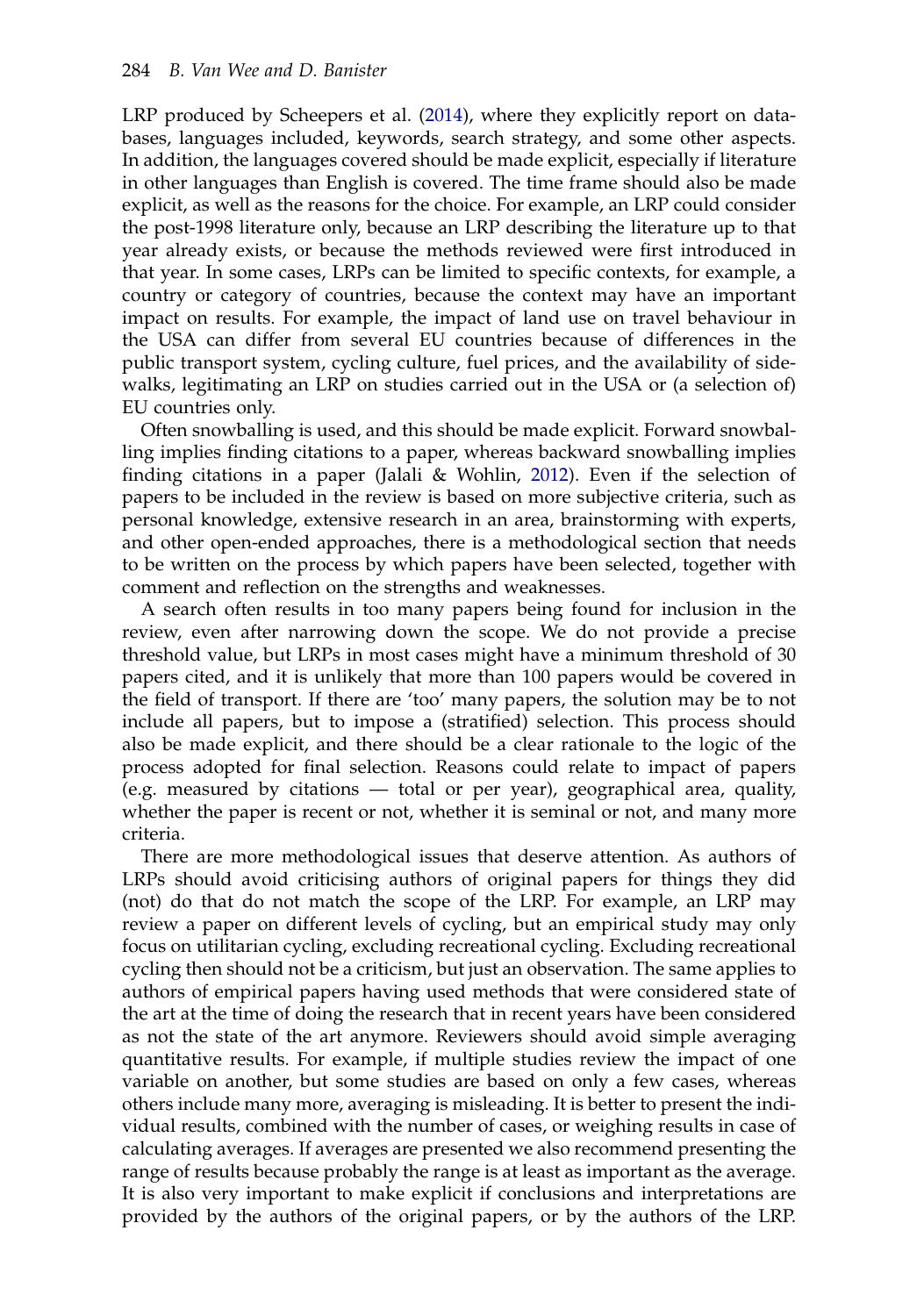Finally, a discussion on the 'why' behind results can be very helpful for the reader. This may be speculative to some extent, as long as this is made explicit. Speculation on reasons for patterns in the results may not only be helpful in trying to understand these patterns, but may also inspire readers in their own future research.

#### 5. The Structure of a Paper

The LRP can be written in many different ways, and here we present a set of options but no recommended practice. The introduction can be very similar to a conventional research paper, discussing the background of the topic, what is already known in terms of the main lines of enquiry, the gap(s) in the literature, the motivation and aim of the paper related to the gap(s), the research questions, and for whom is the review targeted. The precise scope should be explained, preferably presented in a clear storyline. The methodology to be used could also be included in the introduction, but in light of the comments in Section 4 there may be a case for a separate methodology section. If there are already literature reviews in the same area this needs to be made explicit, as well as the position of the current LRP compared to those previously published LRPs in the same area.

Next, one would expect to see the presentation of an overview of the literature reviewed, often in the form of a table or a series of tables. Several 'templates' for such a presentation can be found. One common template for structuring the inputs to the review is to have as columns: author(s), descriptive characteristics such as the year of publication, geographical area, and sample size, but not the results of the review. The rows below are the papers/sources to be reviewed. For example, Hunt, Kriger, and Miller [\(2005](#page-11-0)) reviewing land-use transport frameworks used six columns to describe the software developed, the lead researcher, the history of the particular approach, the data platform, the commercial availability, and the support for the software. Six different models were selected, and they are then explicitly compared and commented on under each of the headings outlined above. Another template could be where the rows are a priori clusters of papers, for example, by world region or methodology. If a table is very long, it can be included as an appendix (see, for example, Salomon & Singer, [2014,](#page-11-0) where the authors review a range of travel measures over four time points).

In the case of papers with an empirical or methodological focus, the results of the review can also be presented in a table form, especially if the number of sources is relatively large, more than ten being a rough indication. This again can be structured with the papers/sources as rows. The columns provide the main content of the papers, and these are clearly linked to the aims of the review. For example, Nicolaisen and Driscoll [\(2014](#page-11-0)) use this approach to structure their ex post analysis of travel demand in a series of tables that systematically compare the results of the different studies by a consistent set of metrics.

The objective in using different formats and summary tables is to synthesise large amounts of information in a clear and concise way that makes it easy for the reader to both understand and to make comparisons between the broader approaches being reviewed. It is much easier to summarise with the use of tables, graphics, and other illustrative material, and it should also make the narrative easier to follow for the reader.

There are more options to structure the review paper than by source. It is also an option to have 'results' or content-related clustering as the guiding principle. For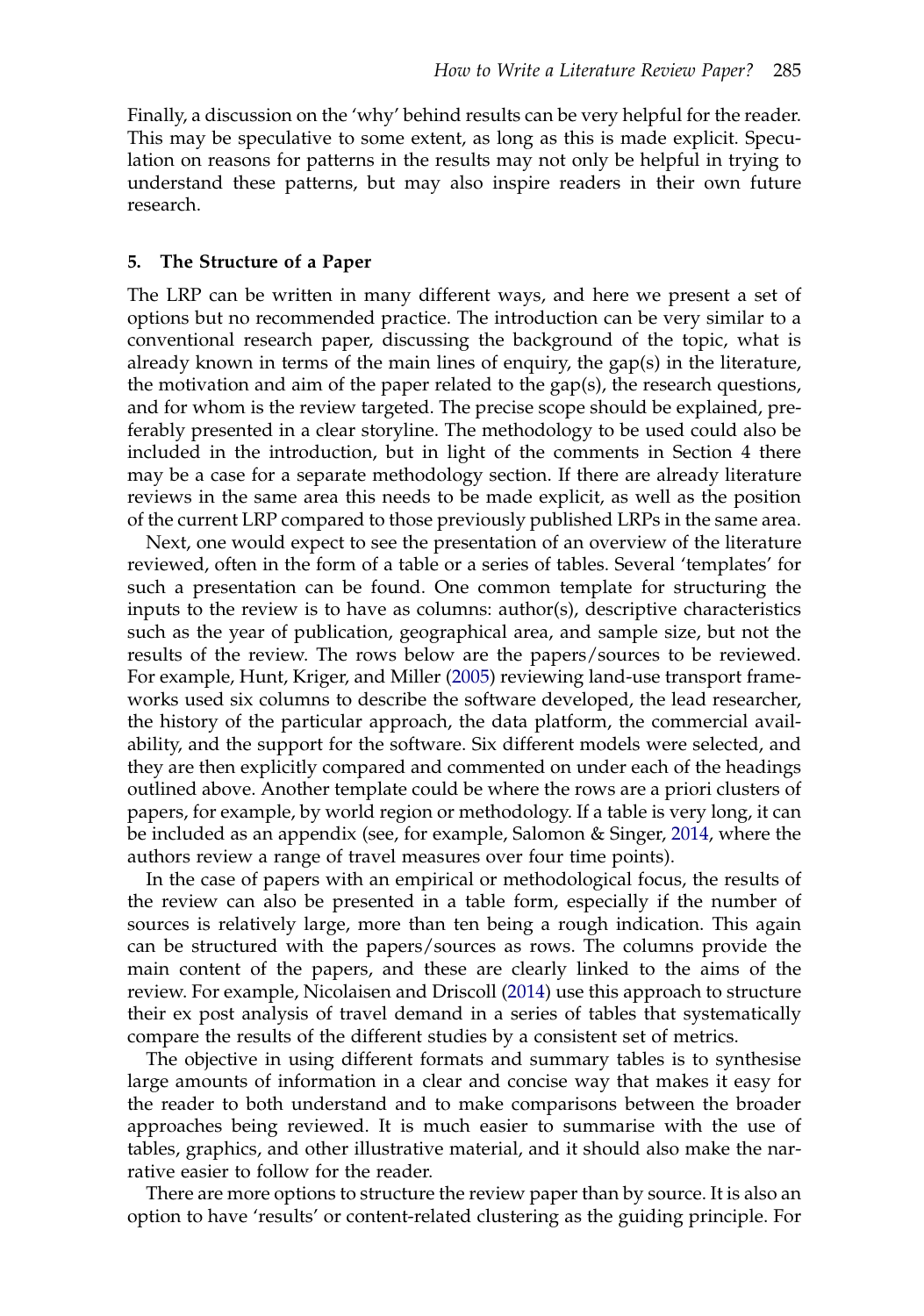example, if the papers review methods, it can also be that the first column presents key methods, and for each method then a description or typology is given, and next a column presents the sources that apply the method. Goodwin et al. ([2004\)](#page-11-0) in an LRP on price and income elasticities structure some of the content of their paper by distinguishing between the short- and the long-term elasticities. In case there are too many sources to be included in the LRP (see above), the author can decide to only present example papers, but explanation would be required.

Tables are not the only means to present substantial amounts of information, and in many cases, the use of text does the job just as well. Whether in table form or through other presentation devices, there are many options to structure the results section, depending on the aim of the paper. Examples would include the research area, the research period, the empirical focus, method(s), results, theories, etc. And in some cases figures can clearly present findings.

One observation is that authors of LRPs sometimes overlook the 'obvious results' that are often, but not necessarily, descriptive and characterise the body of literature in general terms. Examples of 'obvious results' might include the omission of studies published before a certain date originating from the USA, or that all studies found significant impacts of variable A on variable B, or that 80% of the studies were carried out after 2005, or that recent papers apply other methodologies. What might seem obvious to some needs to be explained, as it might be less obvious to others. A general tip is to present those obvious results in an early stage in the results section. A key element in the selection of papers is the audience for the LRP and their level of prior knowledge on the topic, as this determines the decision as to whether to include or exclude particular comments and results. This issue is difficult to give advice on, as the purpose of the LRP is to appeal to a wide readership that includes both experts in the subject area (for updating) and newcomers to the subject area (for more general background). The final decision here must reside with the author(s).

### 6. Final Remarks: Journal Choice, Abstract, Rejections of LRPs

Before writing any journal paper it is important to think about the journal of first choice for submission. Several transport journals do not (or only in very exceptional cases) accept LRPs, and examples here would be Transportation Research Parts A and B. Transport Reviews and Transportation Research Part E: Logistics and Transportation Review explicitly have 'review' in the journal title. Journals like the Journal of Transport Geography and Urban Studies also accept LRPs. Before choosing the journal of first choice it is wise to read recent examples of LRPs published in that journal, to get an impression of the tradition for LRPs. Some journals impose a maximum number of words for any paper and this limit needs to be checked, and all journals give authors guidance on the scope and expectations. Word limits for any paper often create problems, as authors have difficulties in keeping to externally imposed constraints, and an LRP is no exception. We have the impression it is even more difficult to stay within the word limit in case of an LRP, as there is always more to tell. Referees are also fond of asking for more material in an LRP, but are not so keen on suggesting what parts of a review paper should be shortened or omitted.

In most cases it is helpful that the abstract of an LRP not only describes the paper but also includes the main conclusions and added value. We realise that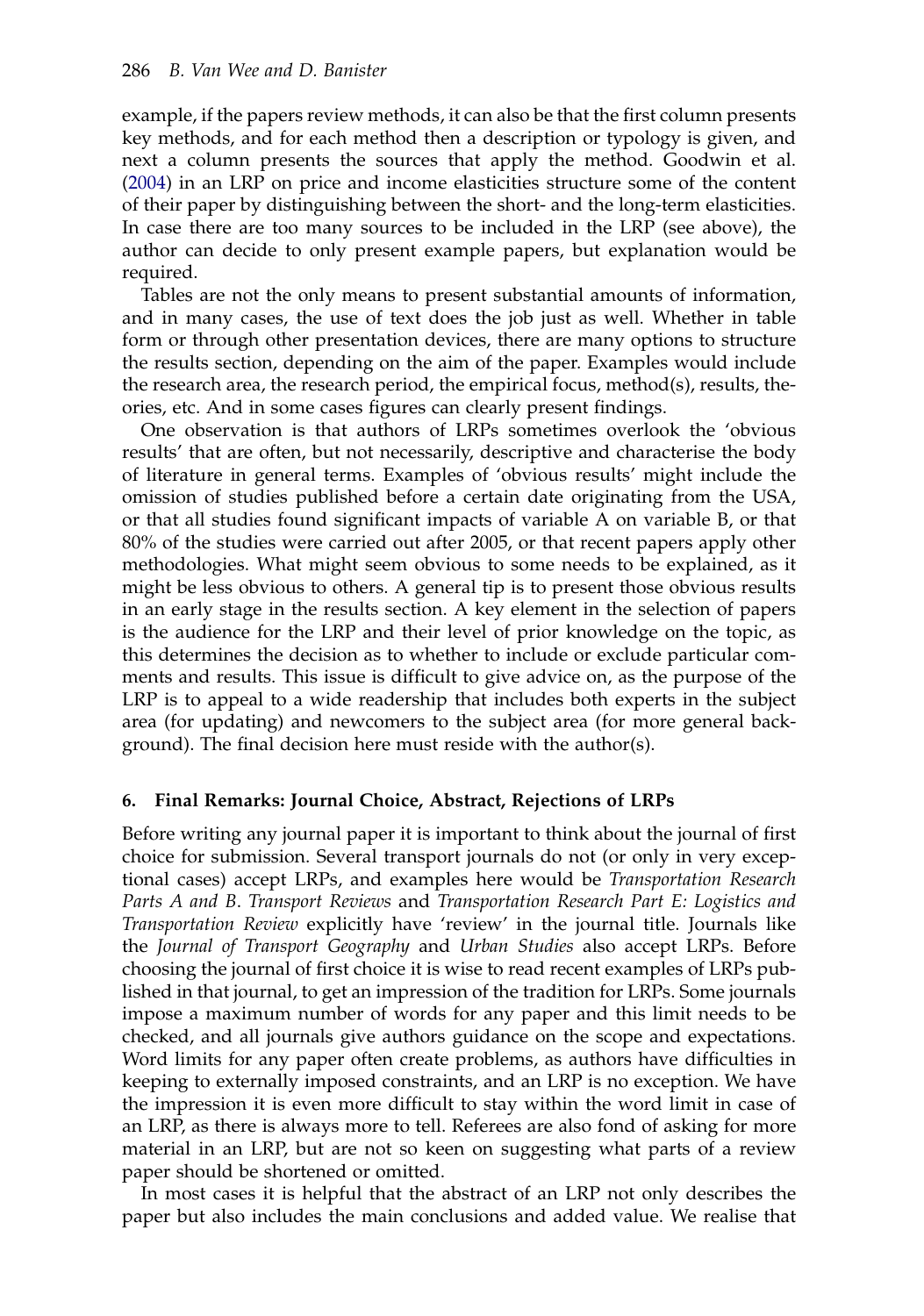<span id="page-10-0"></span>different journals have different guidelines for the length of an abstract. In case of relatively long abstracts it could also include the background/introduction of the topic, its research questions, and its methodologies. This paper is intended to help aspiring writers of reviews to think about how writing an LRP can best be approached, and its purpose has been to highlight both the positives and the negatives in an open and informative way. The main reasons for rejection are not difficult to summarise. The key element is whether the paper is really a review or more of an overview, and here the key element is the added value. It should be written in an authoritative and constructively critical narrative. Another reason for rejection is that its aims are not met. The paper should clearly state its objectives in the introduction, and the conclusion should return to these objectives to assess whether they have been achieved. A third reason for rejection is that the paper has not been fully developed, as it is really an early draft. This means that the structure is weak, the evidence is partial, and there is no real content or thought in the LRP. In turn, this may result in a paper that is poorly constructed and has been submitted for external refereeing prematurely. The rejection levels are increasing for all major academic journals, and transport journals have rejection rates of between 50% and 90%. However, we see no reason why it should a priori be more difficult to get an LRP accepted in a high-quality transport journal than getting a conventional research paper accepted.

In summary, the LRP should primarily be a review paper that covers a wide range of literature from an authoritative and critical perspective, and that it comes to a set of conclusions that are supported by the evidence cited and adds value to the debate. Ideally, the paper should also be readable, interesting, and even exciting to read. Because of the high added value for readers, our intention is that this paper inspires potential authors to write an LRP that follows the Transport Reviews golden rule: a good review "takes a comprehensive overview of a subject, bringing together the material and coming to some interesting conclusions" [\(http://www.tandfdc.com/journals/printview/?issn=0144-1647&sub](http://www.tandfdc.com/journals/printview/?issn=0144-1647&subcategory=GE250000&linktype=1) [category=GE250000&linktype=1](http://www.tandfdc.com/journals/printview/?issn=0144-1647&subcategory=GE250000&linktype=1)).

#### Acknowledgement

We thank three anonymous reviewers for their valuable comments on our draft paper.

#### Disclosure statement

No potential conflict of interest was reported by the authors.

#### References

- Avni, A., Burley, P., Casey, P., Cherney, J., Christiansen, L., Saunders Daly, J., ... Yu, H. (2015, March). Literature searches and literature reviews for transportation research projects. How to search, where to search, and how to put it all together: Current practices. Transportation Research Board, Transportation Research Circular Number E-C194. Retrieved April 7, 2015, from [http://www.trb.org/](http://www.trb.org/Publications/Blurbs/172271.aspx) [Publications/Blurbs/172271.aspx](http://www.trb.org/Publications/Blurbs/172271.aspx)
- Banister, D., Anderton, K., Bonilla, D., Givoni, M., & Schwanen, T. (2011). Transportation and the environment. Annual Review of Environment and Resources, 36, 247–270.
- Brons, M., Nijkamp, P., Pels, E., & Rietveld, P. (2008). A meta-analysis of the price elasticity of gasoline demand: A SUR approach. Energy Economics, 30(5), 2105–2122.